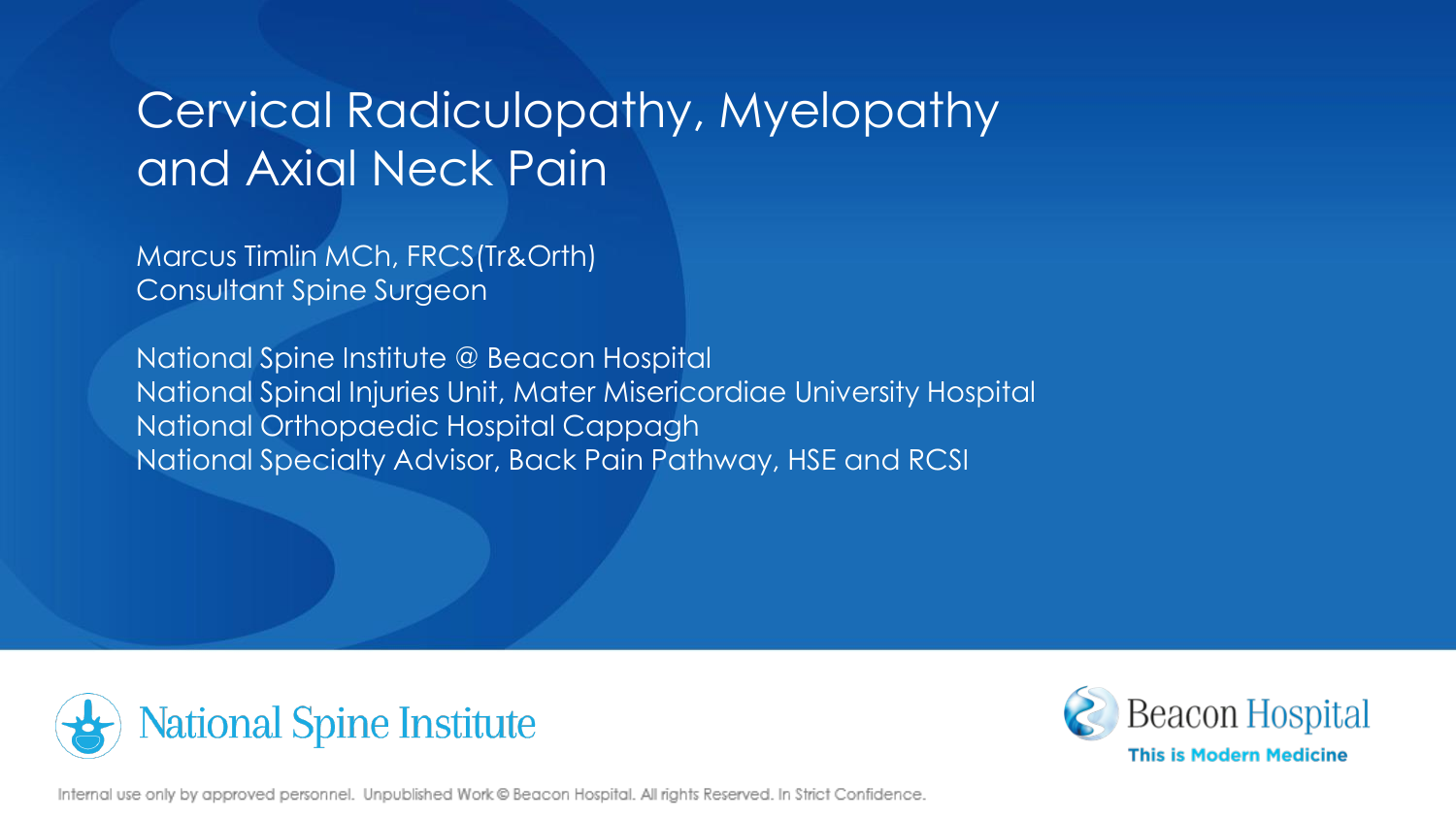### Learning Objectives

- Anatomy
- Incidence and Aetiology
- Common Presentations
- History and Exam
- Investigations
- Natural History

**National Spine Institute** 

- Non op Rx/Operative Rx
- Summary

7



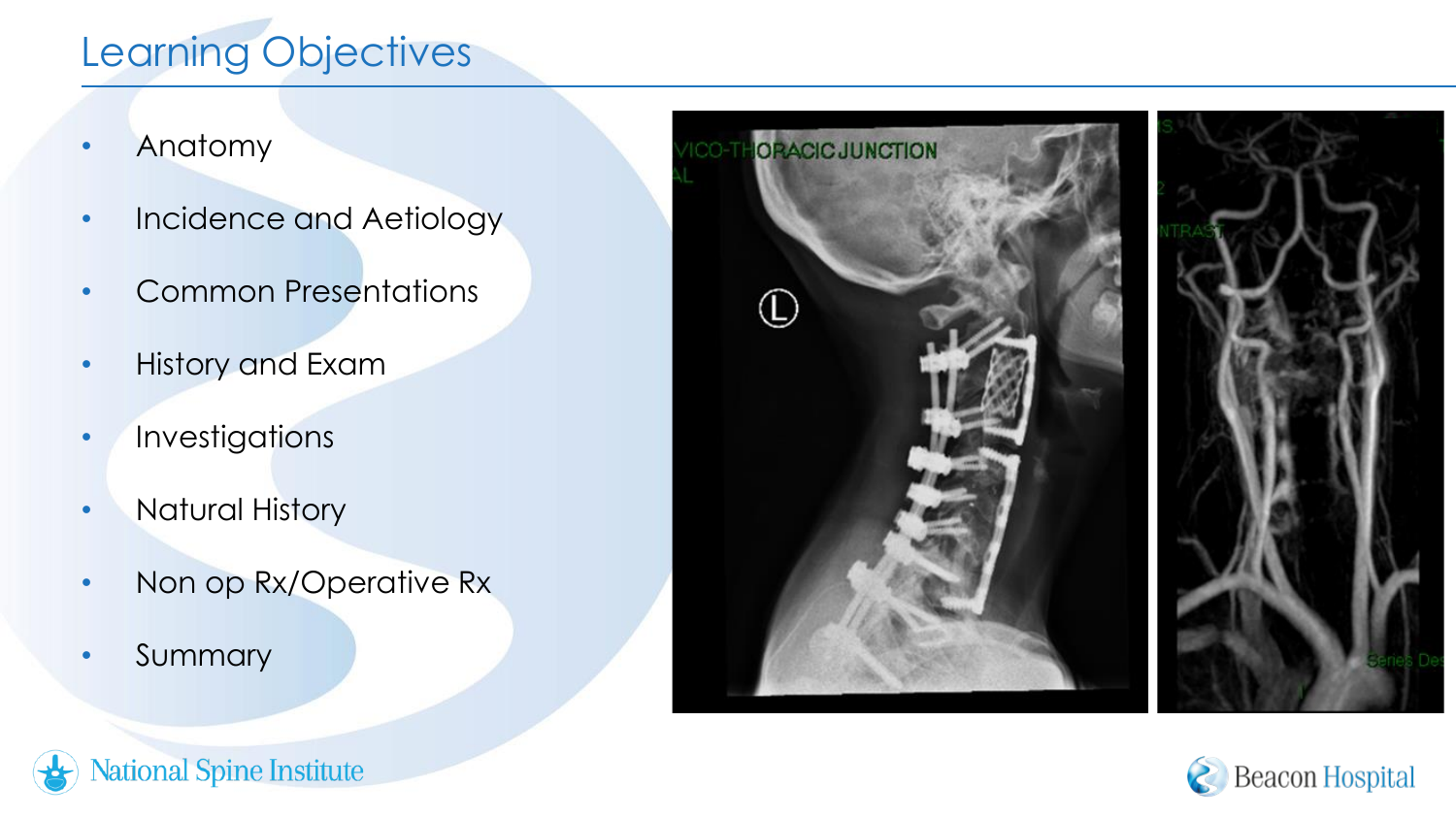# Anatomy of Cervical Spine

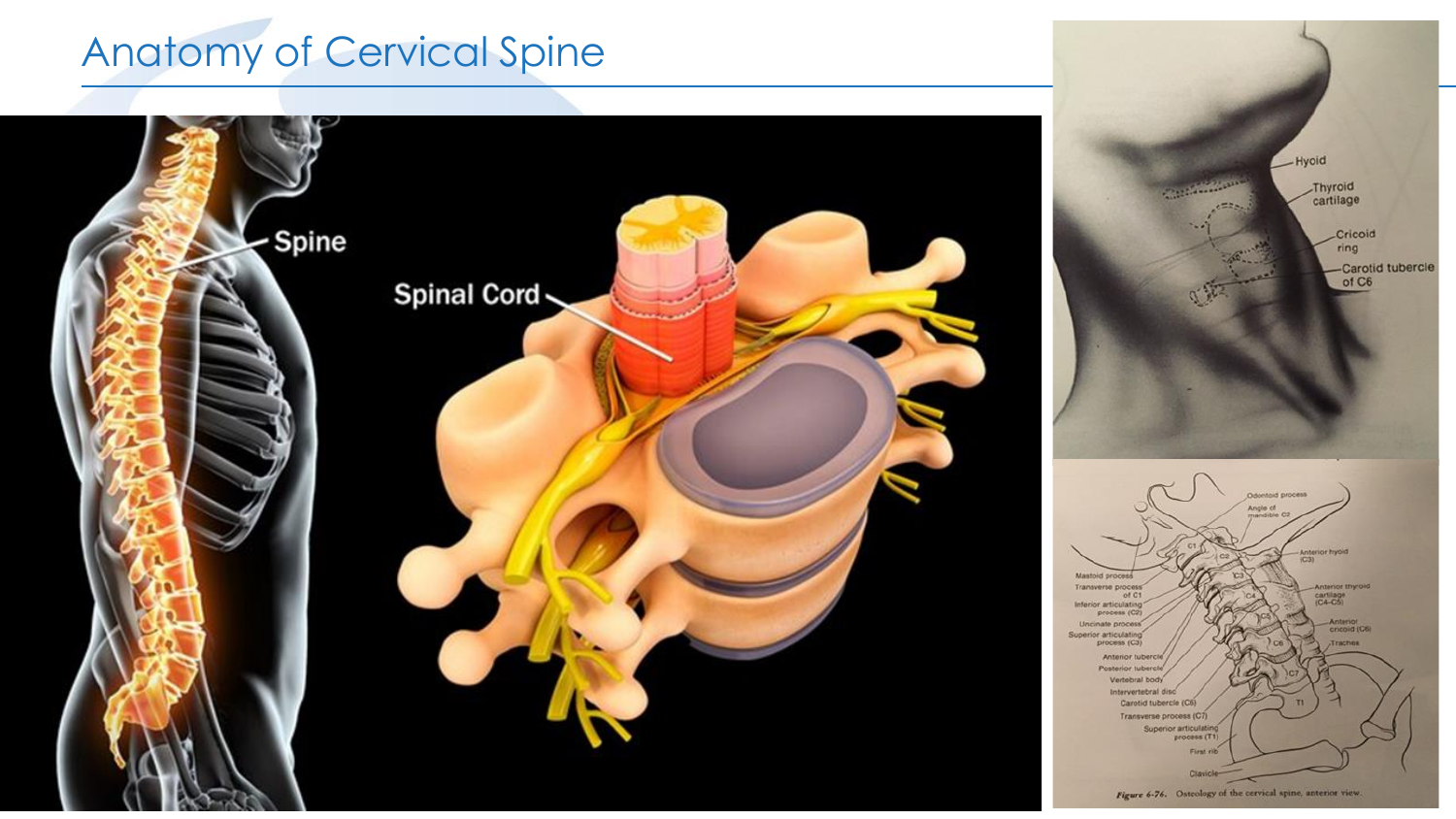### Definition & Epidemiology

- Natural Degenerative Process of Cervical Motion Segments
- Discs & Facet Joints-Usually Asymptomatic
- Axial Neck Pain
- Radiculopathy
- Myelopathy
- Begins 40yrs; 85% >65yrs
- $\cdot$  C5/C6 > C6/C7 (Flex/Ext)
- 1-2% Surgical Intervention





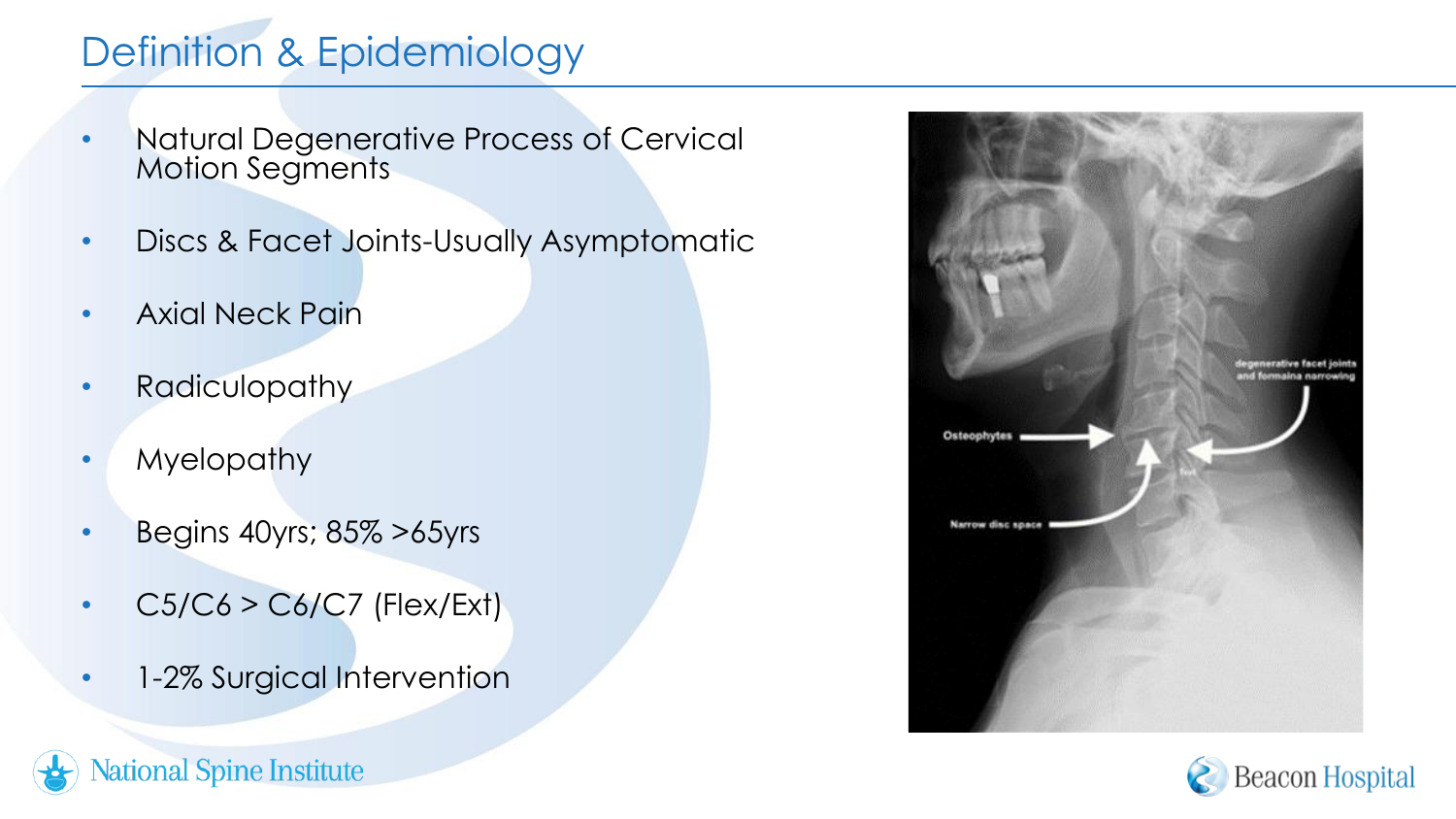### Incidence of Cervical Radiculopathy and Myelopathy

#### Radiculopathy 1:1,000 Myelopathy 1:25,000







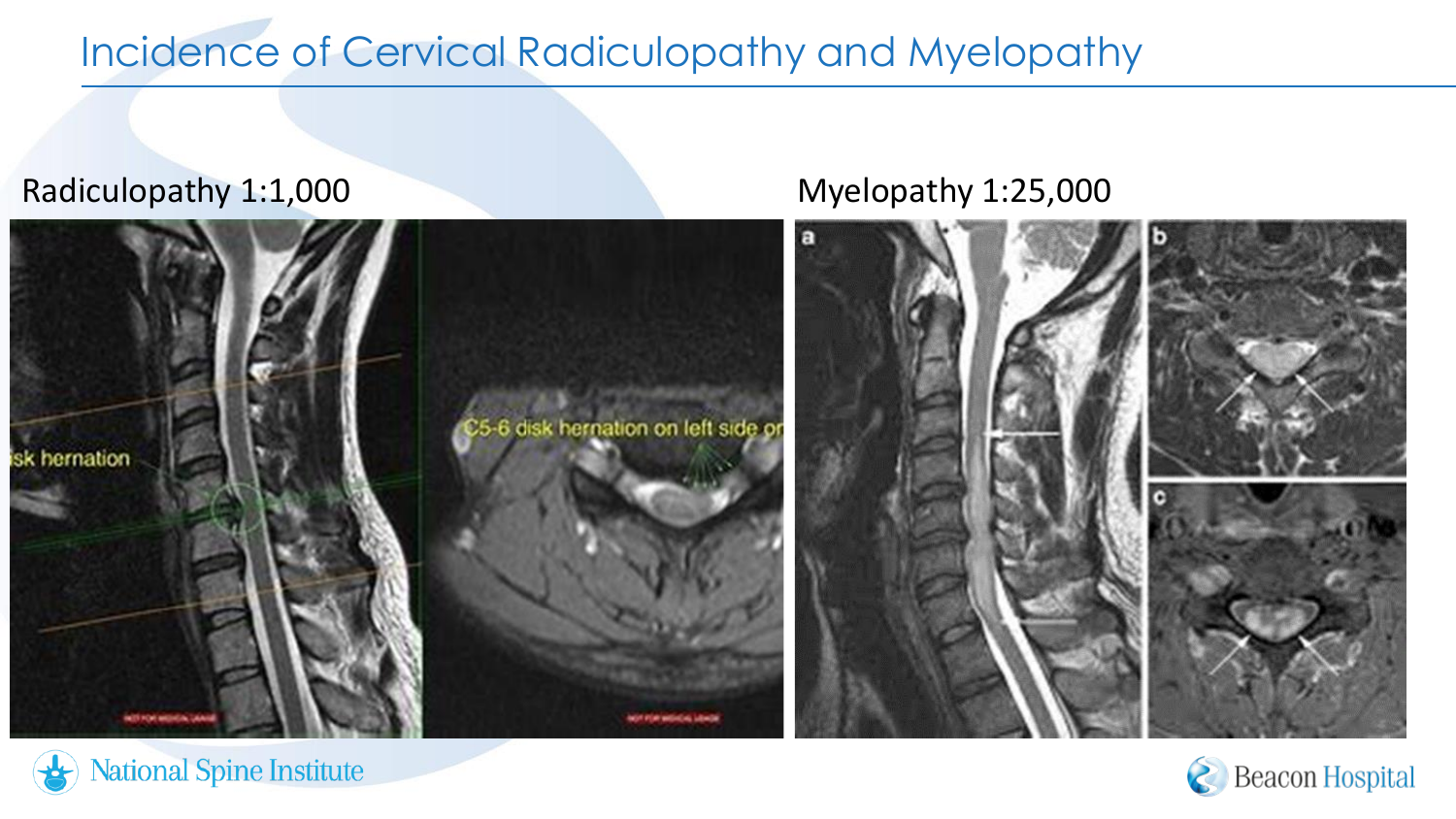### **History**

- Neck Pain
- Dermatomal Pain/Numbness/Paraesthesia
- Myotomal Weakness
- Balance/Manual Dexterity/Fine Motor Skills





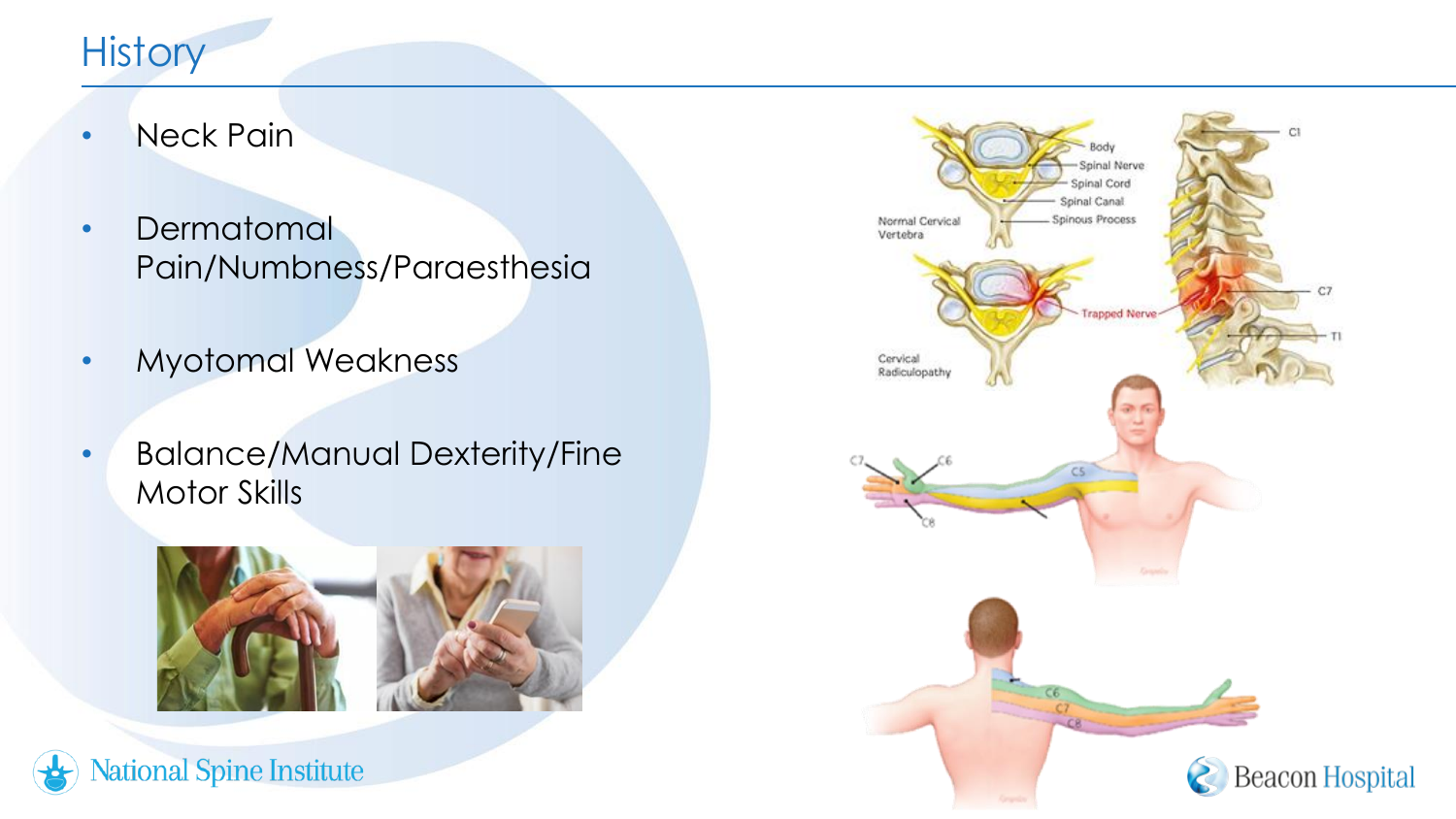## Clinical Syndromes

- Axial Neck Pain  $\bullet$ 
	- **Neck Muscle Pain**
	- Reduced ROM, Paraspinal Spasm, Referred Pain
- Radiculopathy
	- Nerve Root Compression
	- Pain/Sensory/Motor Symptoms
- **Myelopathy**  $\bullet$

tional Spine Institute

- **Spinal Cord Compression**
- **Balance, Manual Dexterity,** Fine Motor Skills



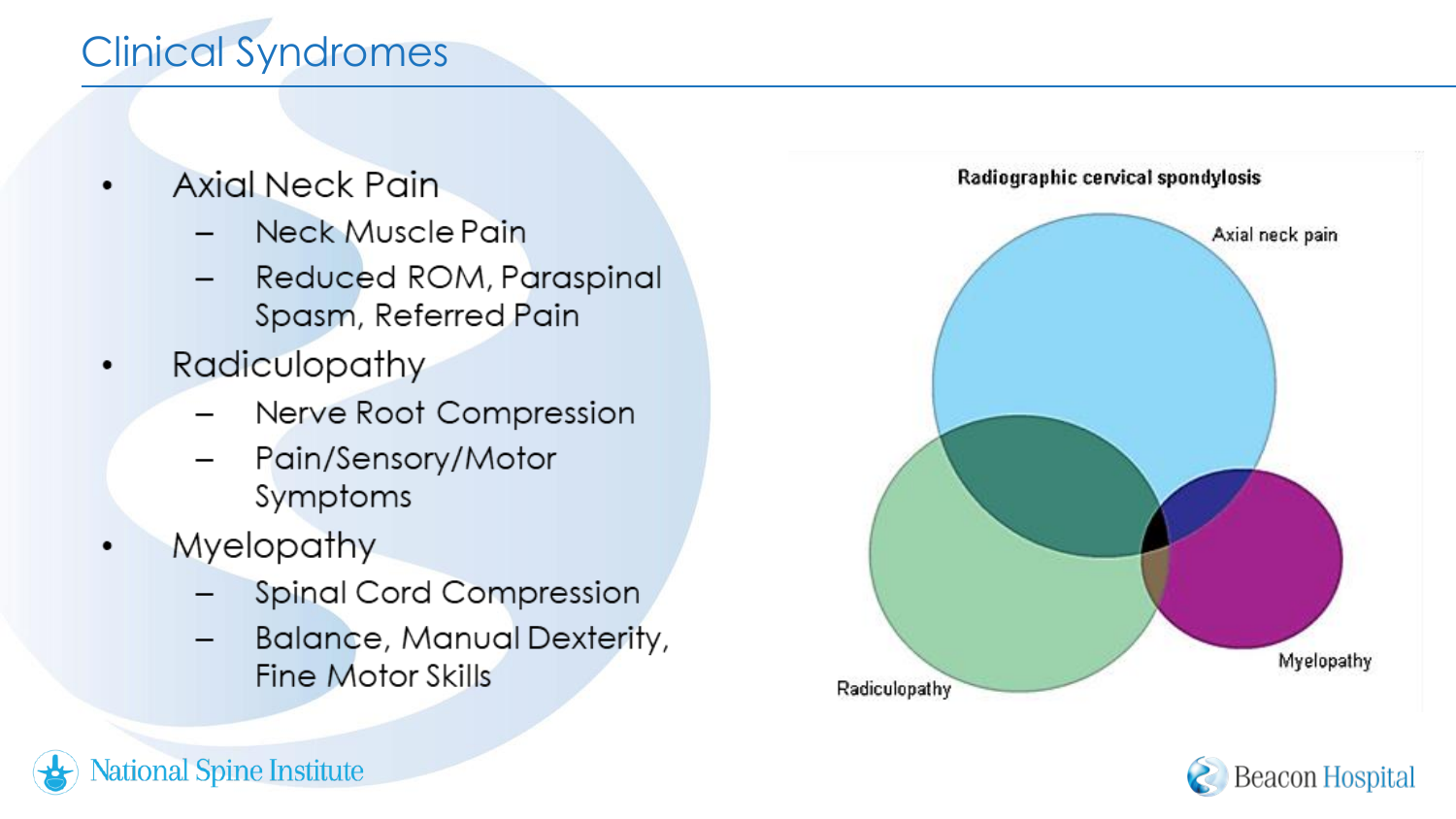### Diagnostic Investigations

• **AP/Lat (+/-Flex/Ext) X-rays** (Disc Degen, Facet Arthrosis, Instability, Deformity)

• **MRI** (Disc Degen, Spinal Cord/Nerve Root Compression)

• **SPECT/CT** (Pain Generators, Surgical Planning)

#### • **EMG/NCS**

(Muscle Denervation, Root/Peripheral Nerve Compression)

- **SNRB/Cervical epidural**
- **+ve if Radiculopathy**







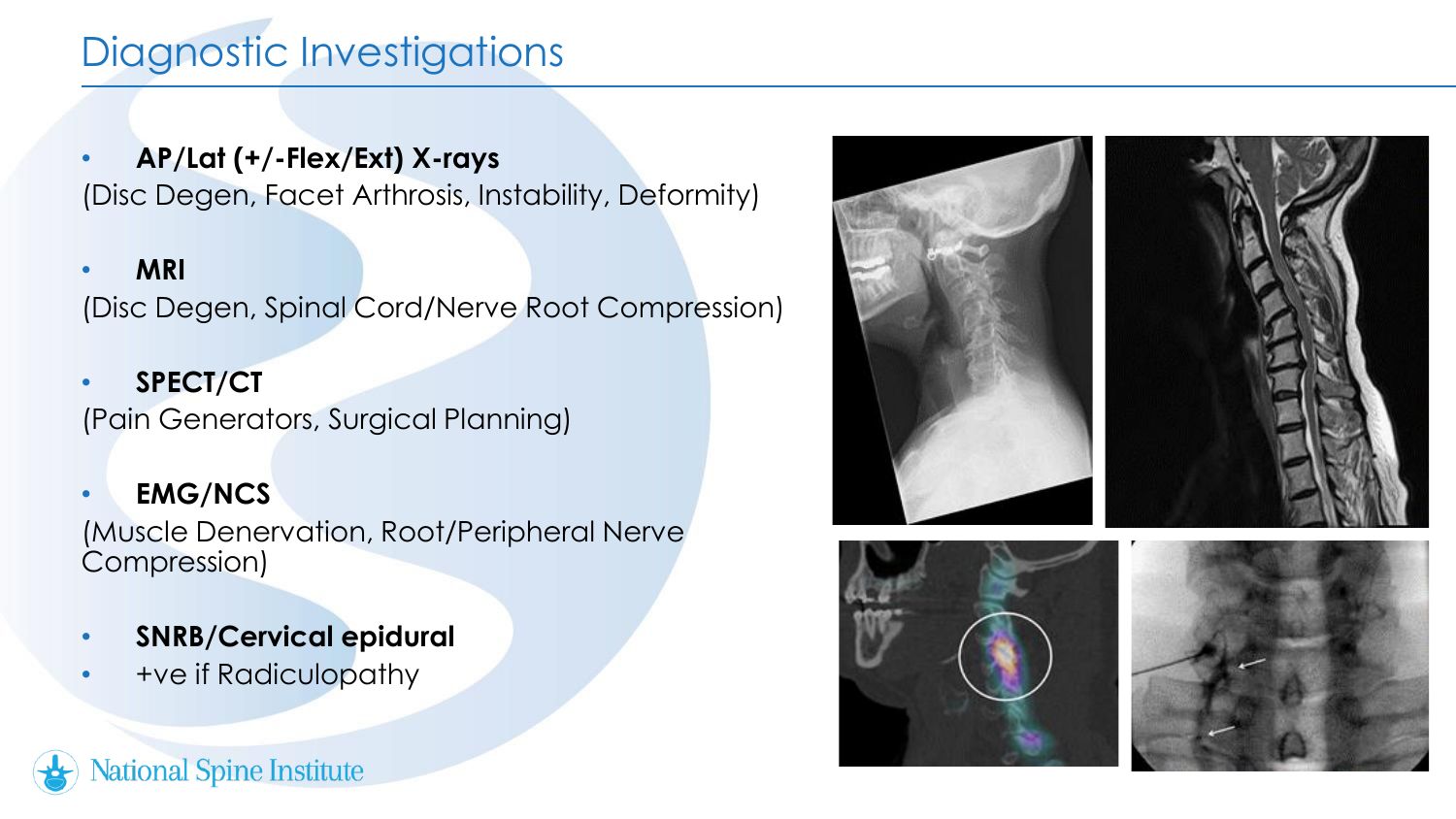### Axial Neck Pain Pathway

- **Physiotherapy** (Stretching, Strengthening, Deep Massage, Traction)
- Acupuncture/Chiropractic Treatment
- **Medication** (Analgesia, NSAIDs, Muscle Relaxants)
- **Injections** (Trigger Pt, Facet Jts)

ional Spine Institute

• **No Surgery**

















Forward Head Position Correctio



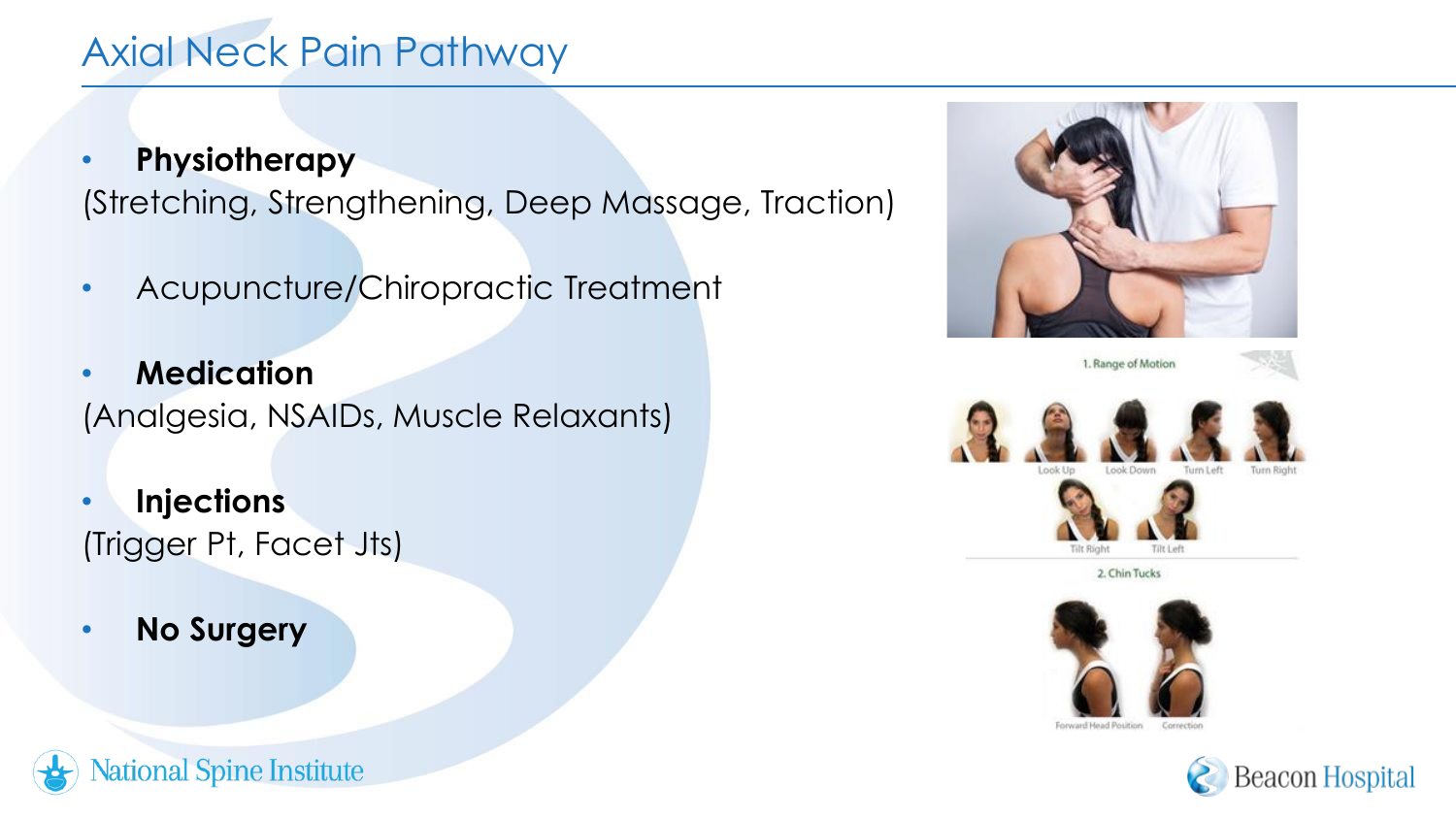### Radiculopathy Pathway

- **Physiotherapy**
- **Medication**
- Analgesia, NSAIDs, Neuropathic, **Steroids**
- **Injections**
- SNRB, Epidural

**Aational Spine Institute** 

• **Surgery**

ገ

• ACDF, CDR,Posterior Foraminotomy





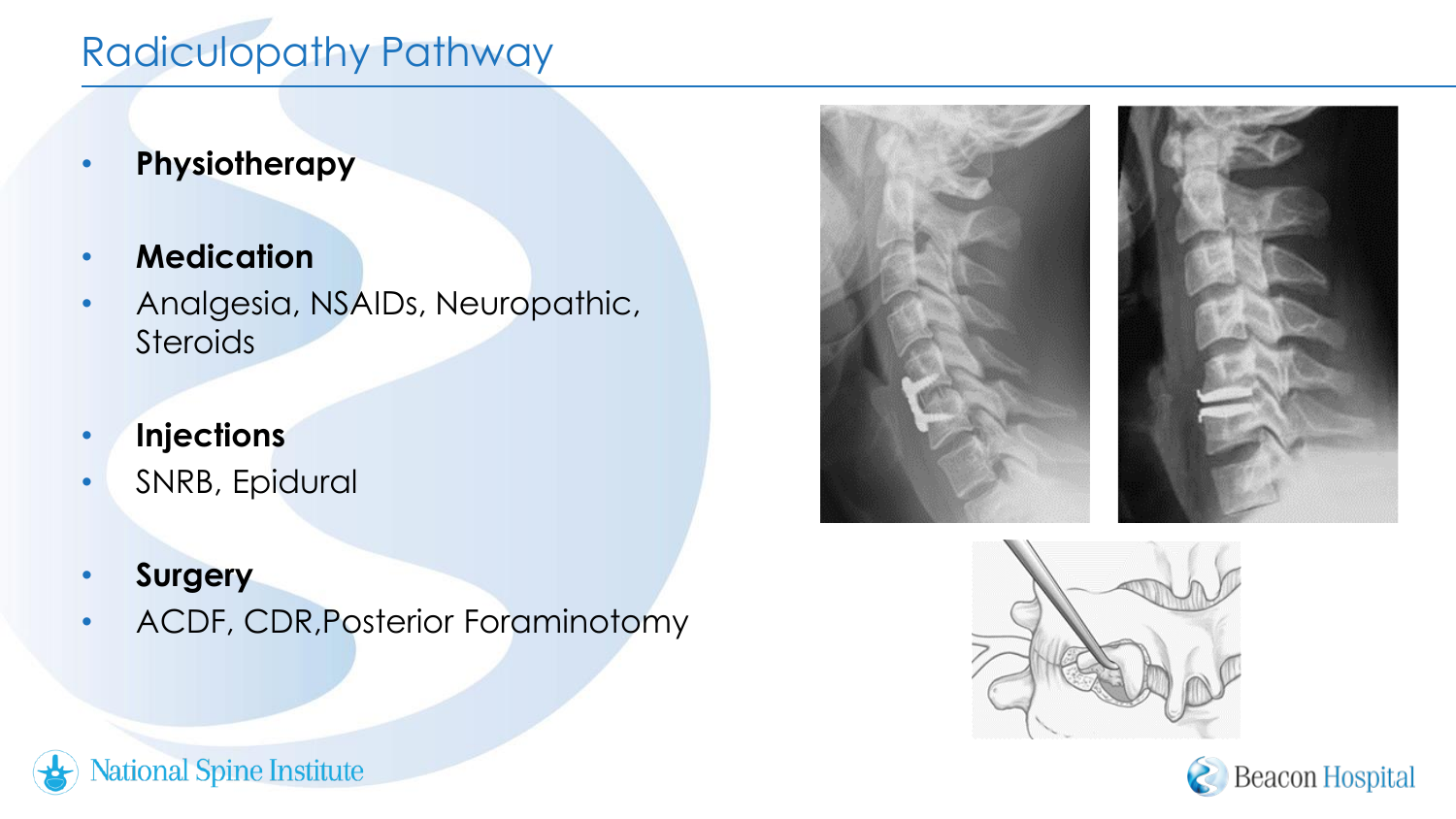### Myelopathy Pathway

- **Observation**
- Minimal Symptoms
- Poor Surgical Candidate
- **Surgery**
- Anterior
- CDR/ACDF/ Corpectomy
- Posterior
- PCDF/Laminoplasty





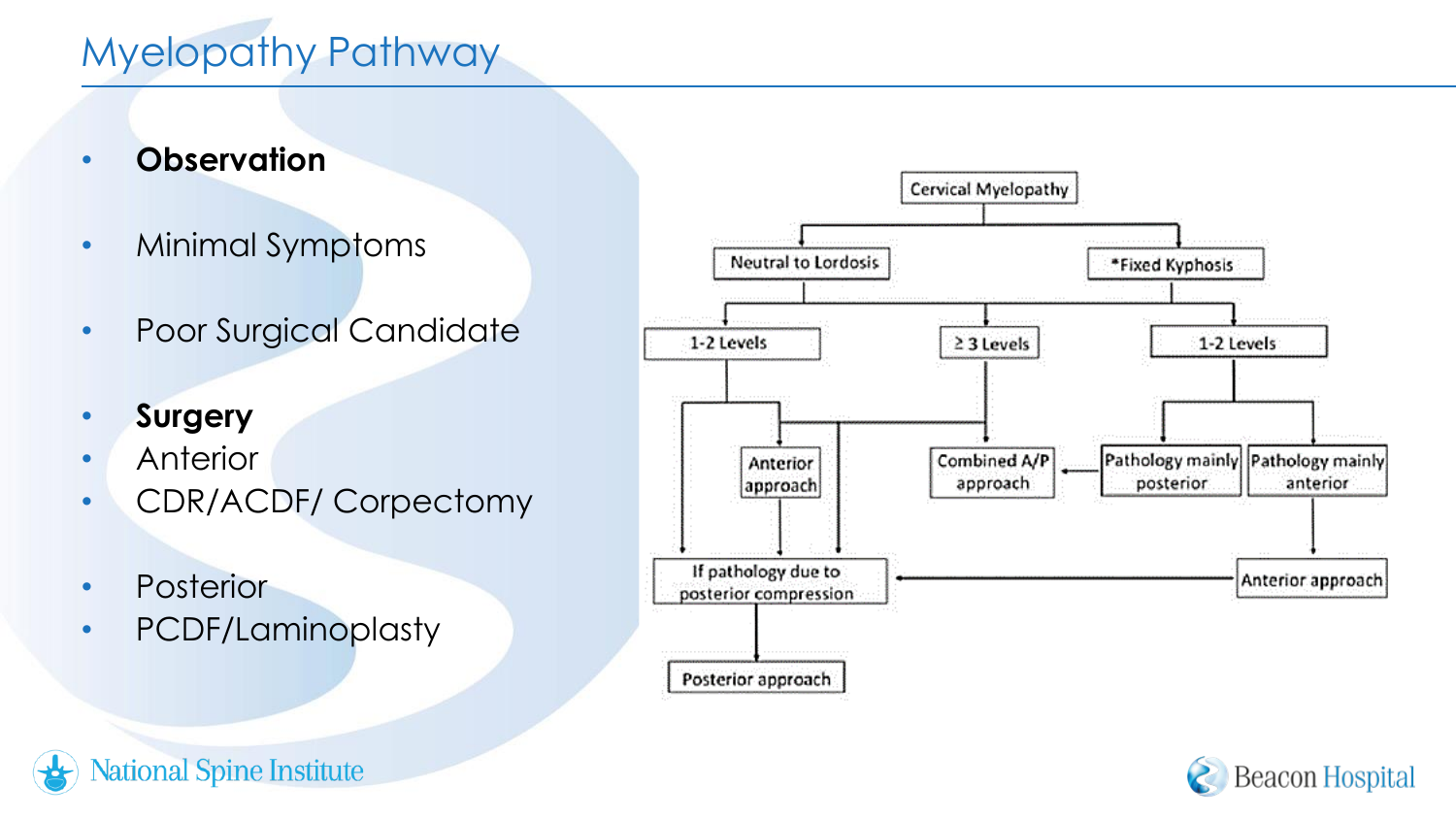### Surgical Options and Recovery

- Anterior Cervical Discectomy and Fusion ACDF
- Cervical Disc Replacement
- Posterior Cervical Decompression and Instrumented Fusion PCDF
- Laminoplasty

12

• Lamino-foraminotomy

ional Spine Institute

#### Recovery

- Hospital 1-2 days
- Dysphagia 2-3/52
- Off work desk3-4/52
- Manual 8/52
- Back to "normal" 3-6/12

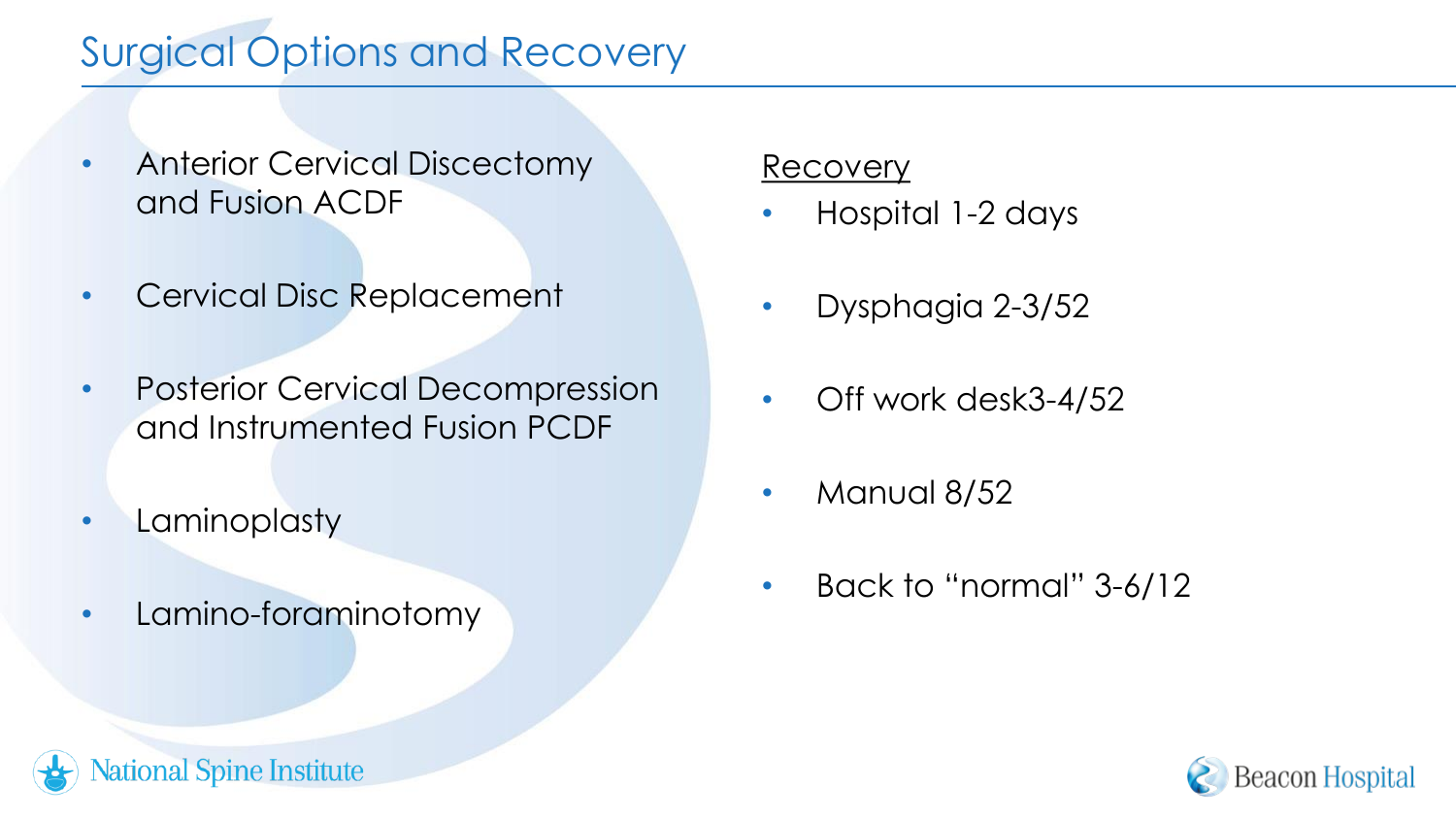Natural Degenerative Process of Cervical Motion Segments

Usually Asymptomatic

• Axial Neck Pain, Radiculopathy, Myelopathy

Thorough History & Exam is Essential

• Nerve Root or Spinal Cord Compression

MRI is Gold Standard Investigation

Surgery Required in 1-2%

• Failed Non-Operative Treatment or Signs of Myelopathy